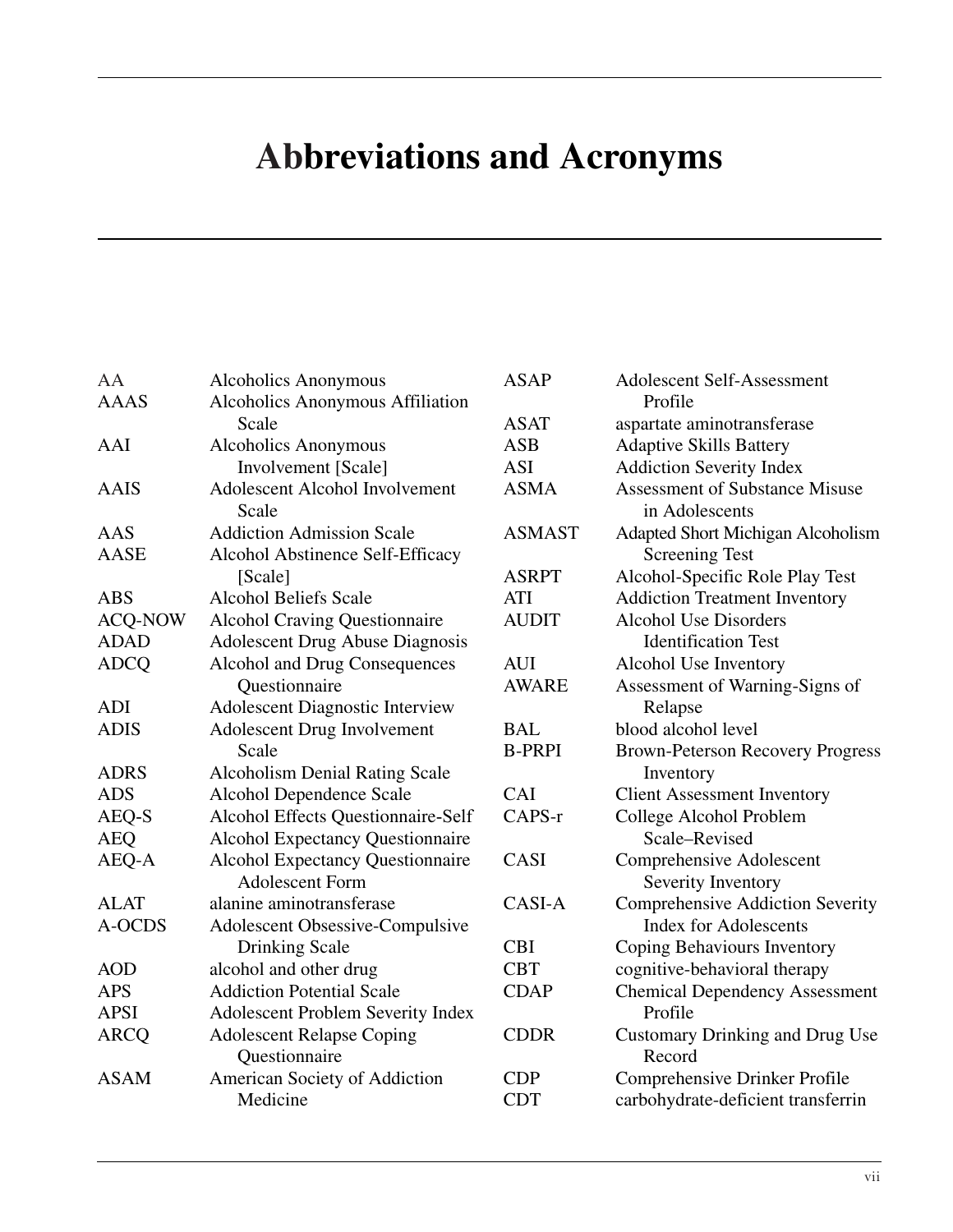| <b>CEOA</b>    | Comprehensive Effects of Alcohol<br>[Scale] | <b>DTCQ</b>   | Drug-Taking Confidence<br>Questionnaire    |
|----------------|---------------------------------------------|---------------|--------------------------------------------|
| <b>CIDI</b>    | <b>Composite International</b>              | <b>DUI</b>    | driving under the influence                |
|                | Diagnostic Interview                        | <b>DUSI-R</b> | Drug Use Screening Inventory               |
| <b>CIWA-AD</b> | Clinical Institute Withdrawal               |               | (revised)                                  |
|                | Assessment                                  | <b>DWI</b>    | driving while intoxicated                  |
| <b>CLA</b>     | <b>Computerized Lifestyle Assessment</b>    | <b>ECBI</b>   | <b>Effectiveness of Coping</b>             |
| <b>CLDH</b>    | <b>Cognitive Lifetime Drinking</b>          |               | <b>Behaviours Inventory</b>                |
|                | History                                     | <b>EDA</b>    | <b>Effects of Drinking Alcohol [Scale]</b> |
| <b>CLDQ</b>    | Concordia Lifetime Drinking                 | <b>EDS</b>    | <b>Ethanol Dependence Syndrome</b>         |
|                | Questionnaire                               |               | [Scale]                                    |
| <b>CMRS</b>    | Circumstances, Motivation,                  | <b>EER</b>    | ethanol elimination rate                   |
|                | Readiness and Suitability                   | <b>ELISA</b>  | enzyme-linked immunosorbent                |
|                | [Scales]                                    |               | assay                                      |
| <b>COPES</b>   | <b>Community-Oriented Programs</b>          | EtG           | ethyl glucuronide                          |
|                | <b>Environment Scale</b>                    | FH-RDC        | Family History-Research                    |
| d              | day                                         |               | Diagnostic Criteria                        |
| <b>DAP</b>     | Drug and Alcohol Problem                    | F-SMAST       | <b>Adapted Short Michigan</b>              |
|                | [Quick Screen]                              |               | Alcoholism Screening Test for              |
| <b>DAPSI</b>   | Drug and Alcohol Program                    |               | Fathers                                    |
|                | <b>Structure Inventory</b>                  | <b>FTQ</b>    | Family Tree Questionnaire [for             |
| <b>DAPTI</b>   | Drug and Alcohol Program                    |               | Assessing Family History of                |
|                | <b>Treatment Inventory</b>                  |               | Alcohol Problems]                          |
| DAST-A         | Drug Abuse Screening Test for               | g             | gram(s)                                    |
|                | Adolescents                                 | <b>GAIN</b>   | Global Appraisal of Individual             |
| <b>DCS</b>     | <b>Drinking Context Scale</b>               |               | <b>Needs</b>                               |
| <b>DEQ</b>     | <b>Drinking Expectancy</b>                  | <b>GF</b>     | Graduated-Frequency [Measure]              |
|                | Questionnaire                               | <b>GGT</b>    | gamma-glutamyltransferase                  |
| <b>DICA</b>    | Diagnostic Interview for Children           | HA            | hemoglobin-acetaldehyde                    |
|                | and Adolescents                             | <b>HAP</b>    | Hilson Adolescent Profile                  |
| <b>DISC</b>    | Diagnostic Interview Schedule for           | 5-HIAA        | 5-hydroxyindole-3-acetic acid              |
|                | Children                                    | <b>HIV</b>    | human immunodeficiency virus               |
| DIS-IV         | Diagnostic Interview Schedule for           | $5-HT$        | 5-hydroxytryptamine                        |
|                | DSM-IV [Alcohol Module]                     | 5-HTOL        | 5-hydroxytryptophol                        |
| dL             | deciliter(s)                                | ICC           | intraclass correlation                     |
| DPI            | Drinking Problems Index                     | $ICD-10$      | <b>International Statistical</b>           |
| <b>DRIE</b>    | Drinking-Related Internal-External          |               | Classification of Diseases and             |
|                | [Locus of Control Scale]                    |               | <b>Related Health Problems,</b>            |
| <b>DrInC</b>   | Drinker Inventory of Consequences           |               | 10th Edition                               |
| <b>DRSEQ</b>   | <b>Drinking Refusal Self-Efficacy</b>       | <b>ICS</b>    | <b>Impaired Control Scale</b>              |
|                | Questionnaire                               | <b>IDS</b>    | <b>Inventory of Drinking Situations</b>    |
| <b>DSM</b>     | Diagnostic and Statistical Manual           | <b>IDTS</b>   | <b>Inventory of Drug-Taking</b>            |
|                | of Mental Disorders (various                |               | Situations                                 |
|                | editions)                                   | <b>IPA</b>    | <b>Important People and Activities</b>     |
| <b>DSML</b>    | Drinking Self-Monitoring Log                |               | [Instrument]                               |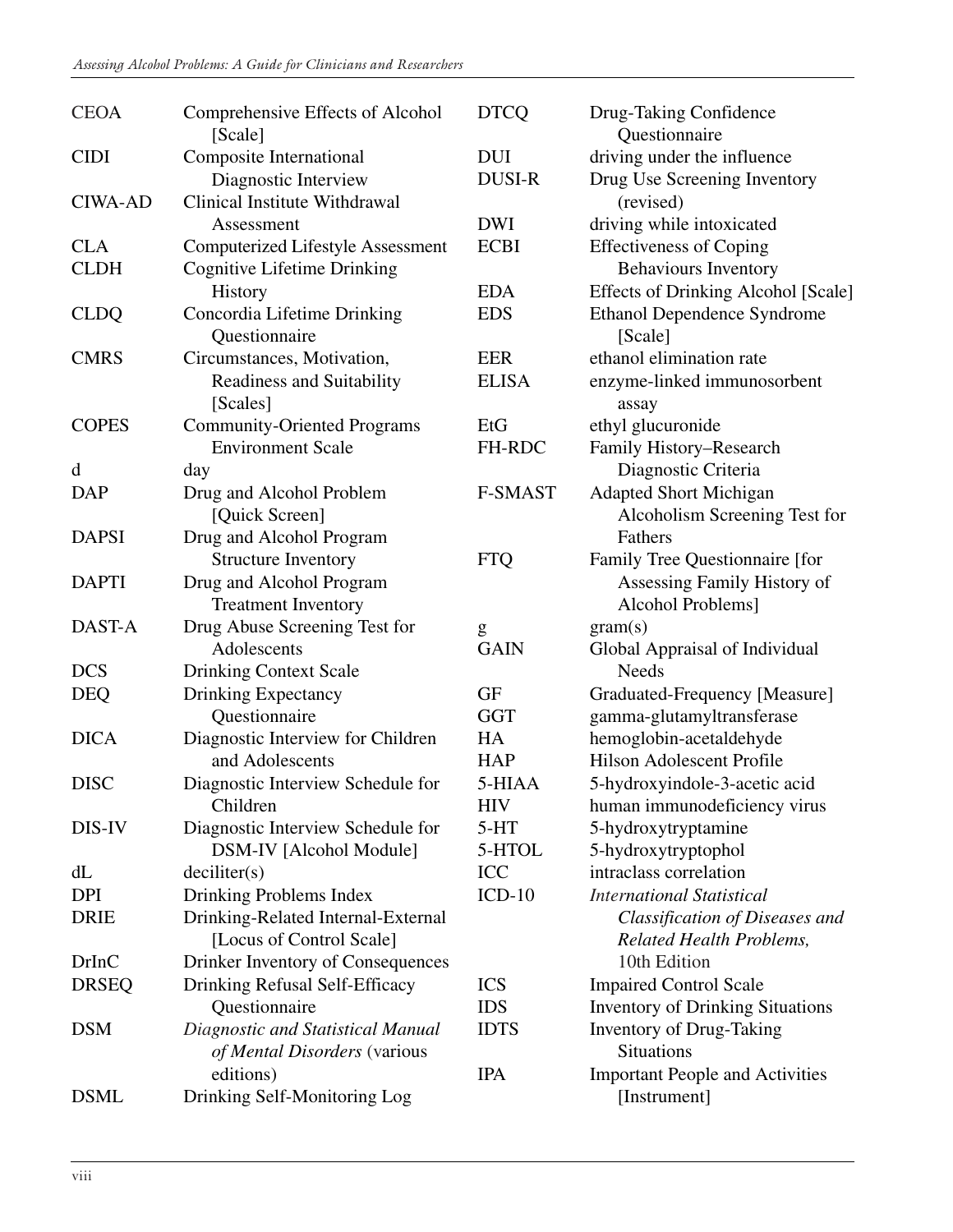| <b>ISS</b>    | <b>Individualized Self-Efficacy</b><br>Survey  | <b>OCDS</b>     | <b>Obsessive Compulsive Drinking</b><br>Scale |
|---------------|------------------------------------------------|-----------------|-----------------------------------------------|
| <b>IST</b>    | <b>Interpersonal Situations Test</b>           | <b>ORC</b>      | Organizational Readiness for                  |
| <b>IVR</b>    | interactive voice response                     |                 | Change                                        |
| <b>JASAE</b>  | <b>Juvenile Automated Substance</b>            | <b>PACS</b>     | Penn Alcohol Craving Scale                    |
|               | <b>Abuse Evaluation</b>                        | <b>PBDS</b>     | Perceived Benefit of Drinking                 |
| kg            | kilogram(s)                                    |                 | Scale                                         |
| <b>K-SADS</b> | <b>Schedule for Affective Disorders</b>        | PCI             | Personal Concerns Inventory                   |
|               | and Schizophrenia for School-                  | PEI             | Personal Experience Inventory                 |
|               | Aged Children                                  | PEI-A           | Personal Experience Inventory for             |
| L             | liter(s)                                       |                 | <b>Adults</b>                                 |
| <b>LDH</b>    | <b>Lifetime Drinking History</b>               | <b>PESQ</b>     | Personal Experience Screening                 |
| <b>LDQ</b>    | Leeds Dependence Questionnaire                 |                 | Questionnaire                                 |
| Mac           | <b>MacAndrew Alcoholism Scale</b>              | pmol            | picomole                                      |
| <b>MAST</b>   | Michigan Alcoholism Screening                  | <b>POC</b>      | Processes of Change Questionnaire             |
|               | <b>Test</b>                                    | <b>POSIT</b>    | <b>Problem Oriented Screening</b>             |
| <b>MCMI</b>   | Millon Clinical Multiaxial                     |                 | <b>Instrument for Teenagers</b>               |
|               | Inventory                                      | <b>PRISM</b>    | Psychiatric Research Interview for            |
| <b>MCV</b>    | mean corpuscular volume                        |                 | <b>Substance and Mental Disorders</b>         |
| <b>MDDA</b>   | Manic-Depressive and Depressive                | <b>PRQ</b>      | Problem Recognition                           |
|               | Association                                    |                 | Questionnaire                                 |
| <b>MET</b>    | motivational enhancement therapy               | <b>PSI</b>      | Problem Situation Inventory                   |
| mg            | milligram(s)                                   | QDS             | <b>Quick Drinking Screen</b>                  |
| mmol          | millimole                                      | QF              | quantity-frequency                            |
| <b>MMPI</b>   | Minnesota Multiphasic Personality              | QFV             | Quantity-Frequency Variability                |
|               | Inventory                                      |                 | [Index]                                       |
| <b>MSAPS</b>  | Minnesota Substance Abuse                      | <b>QTAQ</b>     | Quitting Time for Alcohol                     |
| M-SMAST       | Problems Scale<br>Adapted Short Michigan Alco- |                 | Questionnaire                                 |
|               | holism Screening Test for                      | <b>RAATE</b>    | Recovery Attitude and Treatment               |
|               | Mothers                                        |                 | Evaluator                                     |
| <b>MSQ</b>    | <b>Motivational Structure</b>                  | <b>RAATE-CE</b> | <b>Recovery Attitude and Treatment</b>        |
|               | Questionnaire                                  |                 | <b>Evaluator Clinical Evaluation</b>          |
| <b>NA</b>     | Narcotics Anonymous                            | <b>RAATE-QI</b> | <b>Recovery Attitude and Treatment</b>        |
| <b>NADH</b>   | reduced form of nicotinamide                   |                 | <b>Evaluator Questionnaire I</b>              |
|               | adenine dinucleotide                           | <b>RAPI</b>     | Rutgers Alcohol Problem Index                 |
| <b>NAEQ</b>   | <b>Negative Alcohol Expectancy</b>             | RAPS4           | Rapid Alcohol Problems Screen                 |
|               | Questionnaire                                  | <b>RESPPI</b>   | Residential Substance Abuse and               |
| <b>NDATSS</b> | <b>National Drug Abuse Treatment</b>           |                 | Psychiatric Programs Inventory                |
|               | <b>System Survey</b>                           | <b>RFDQ</b>     | <b>Reasons for Drinking</b>                   |
| <b>NDATUS</b> | National Drug and Alcoholism                   |                 | Questionnaire                                 |
|               | <b>Treatment Unit Survey</b>                   | <b>RIASI</b>    | <b>Research Institute on Addictions</b>       |
| <b>NIAAA</b>  | National Institute on Alcohol                  |                 | Self Inventory                                |
|               | Abuse and Alcoholism                           | <b>RPI</b>      | <b>Relapse Precipitants Inventory</b>         |
| <b>NIH</b>    | National Institutes of Health                  | <b>RTCQ</b>     | Readiness To Change                           |
| nmol          | nanomole                                       |                 | Questionnaire                                 |
|               |                                                |                 |                                               |